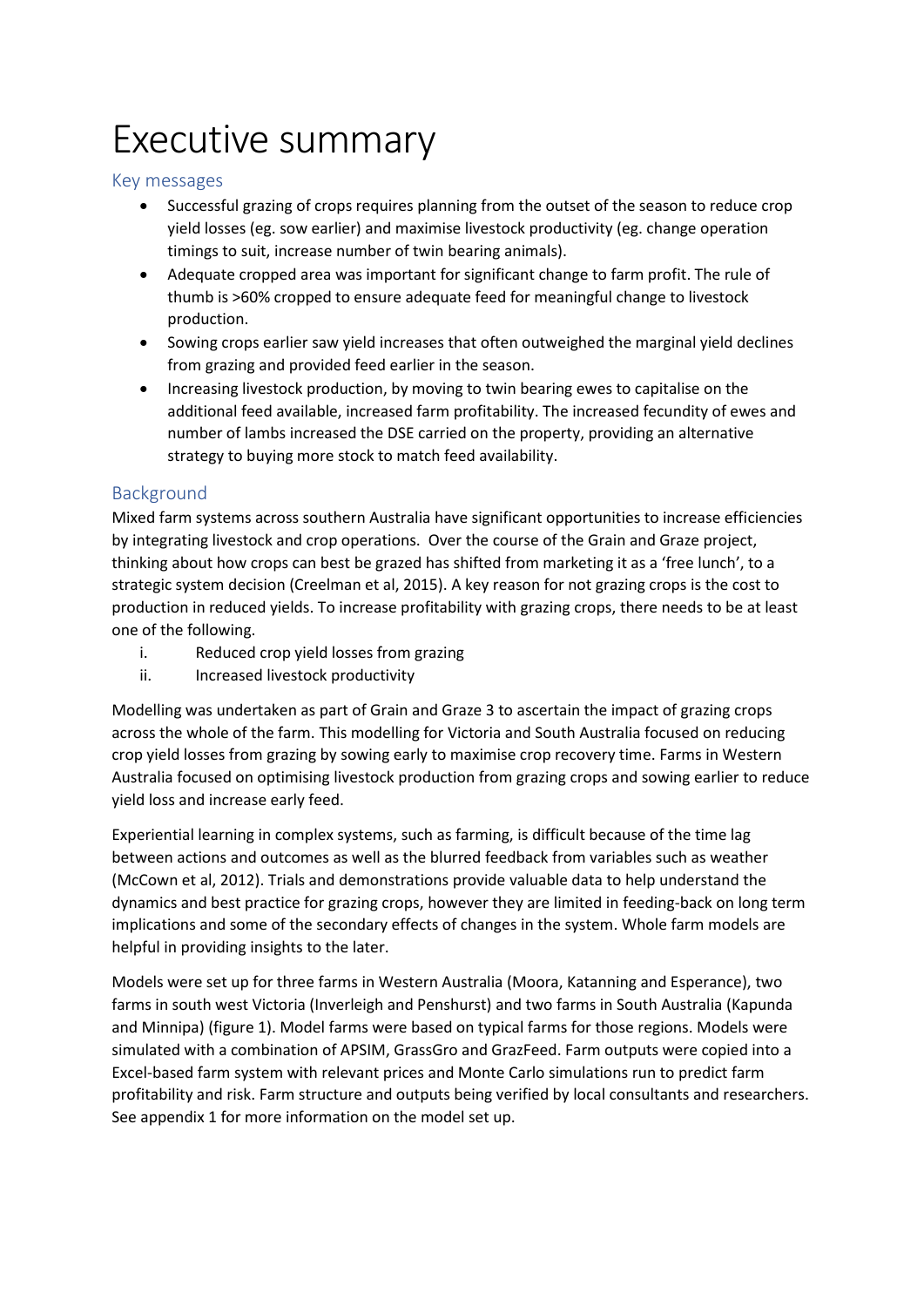

Figure 1. Modelled farm locations. From left to right: Moora, Katanning, Esperance, Minnipa, Kapunda, Penshurst, Inverleigh.

#### Differences in grazing crops across agro-ecological zones

The diversity of farming contexts across southern Australia influences management decisions and the effectiveness of practices. Farm models ranged from high rainfall (eg. Esperance and Penshurst) to low rainfall (eg. Minnipa); from self-replacing merino flocks, to first-cross sheep flocks and trade steers. Table 1 gives an overview of enterprise mixes, with more details given in the appendix for each chapter.

|                             |                  | <b>Crops</b>     |         | Livestock                     |         |
|-----------------------------|------------------|------------------|---------|-------------------------------|---------|
|                             |                  | Wheat            |         | Trade steers                  |         |
|                             | <b>Esperance</b> | Barley           | 3200 ha | Self-replacing Merinos        | 800 ha  |
|                             |                  | Canola           |         | First cross Merino x Suffolk  |         |
| Western<br><b>Australia</b> |                  | Wheat            |         |                               |         |
|                             | <b>Katanning</b> | <b>Barley</b>    | 1500 ha | Self-replacing Merinos        | 1000 ha |
|                             |                  | Oats             |         |                               |         |
|                             |                  | Canola           |         |                               |         |
|                             |                  | Wheat            |         |                               |         |
|                             | <b>Moora</b>     | Barley           | 1750 ha | Self-replacing Merinos        | 750 ha  |
|                             |                  | Oats             |         |                               |         |
|                             |                  | Canola           |         |                               |         |
|                             | Kapunda          | Wheat (milling & |         |                               |         |
|                             |                  | durum)           | 650 ha  | <b>Self-replacing Merinos</b> | 1850 ha |
| South                       |                  | Barley           |         | First cross Merino x Suffolk  |         |
| <b>Australia</b>            |                  | Canola           |         |                               |         |
|                             |                  | Wheat            |         |                               |         |
|                             | <b>Minnipa</b>   | Field peas       | 1300 ha | <b>Self-replacing Merinos</b> | 440 ha  |
|                             |                  | Canola           |         |                               |         |
|                             |                  | Wheat            |         | Prime lambs                   |         |
| <b>Victoria</b>             | Inverleigh       | Barley           | 240 ha  | <b>Self replacing Merinos</b> | 900 ha  |
|                             |                  | Canola           |         | First cross Merino x Suffolk  |         |

Table 1. Enterprise mix of each farm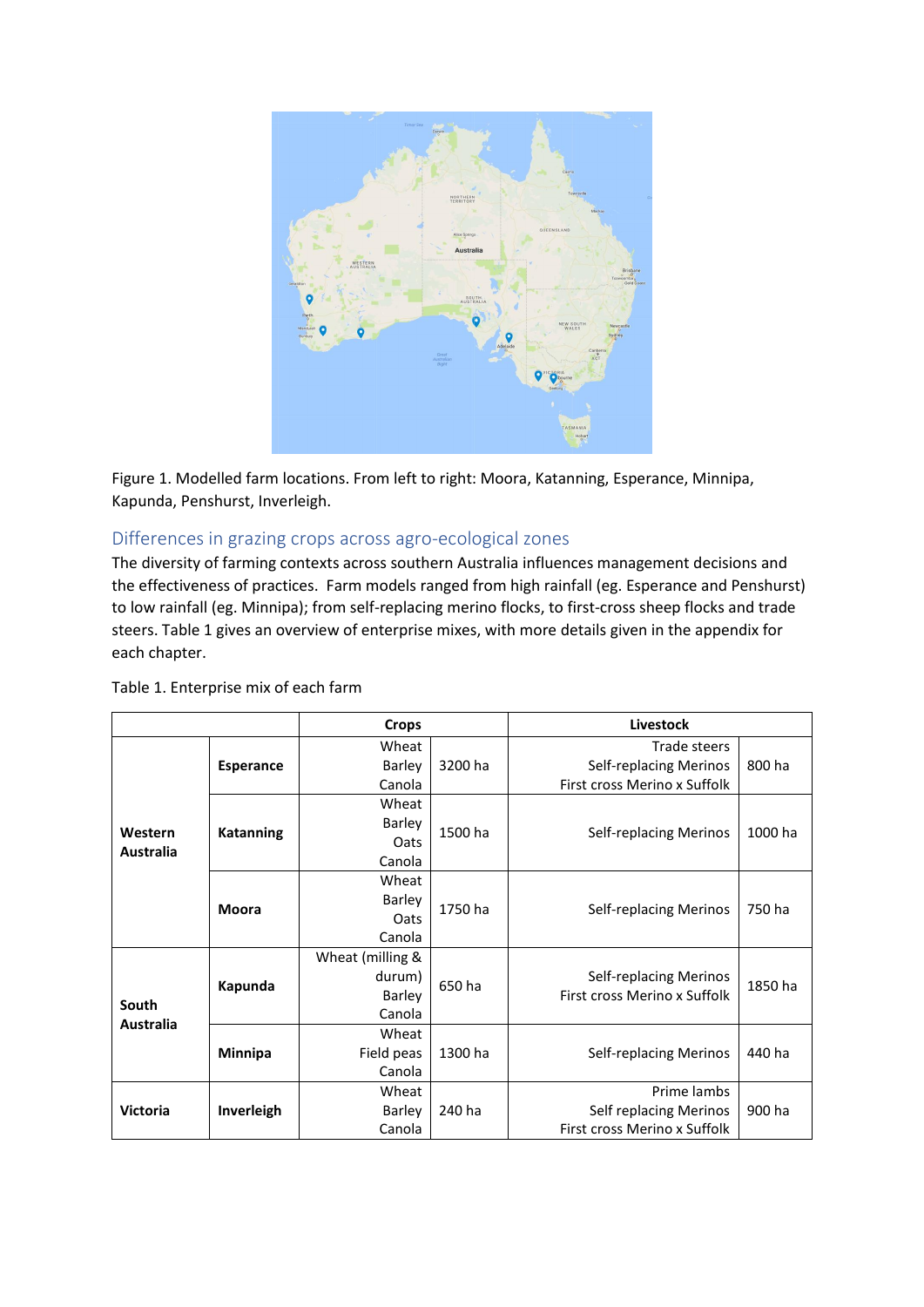|  | Penshurst | Wheat<br>Barley<br>Canola | 110 ha | <b>Vealers</b><br>Prime lambs  <br>Self replacing Merinos<br>First cross Merino x Suffolk | 935 ha |
|--|-----------|---------------------------|--------|-------------------------------------------------------------------------------------------|--------|
|--|-----------|---------------------------|--------|-------------------------------------------------------------------------------------------|--------|

The enterprise mix, rainfall and livestock classes were key drivers in how much difference grazing crops made to the businesses' bottom lines.

- Farms with minimal crop area (e.g. Inverleigh and Penshurst) were restricted to short periods of grazing crops with select animal classes. This limited the potential for increases in farm profit from grazing crops. As a rule of thumb, if crop made up >60% of the farmed area, grazing crops had the potential to significantly change farm profits.
- Low rainfall areas typically had lower net farm profits, so the gains made through reducing supplementary feeding, increasing yield from sowing earlier and selling more animals slightly heavier saw significant proportional increases in farm profits (e.g. Minnipa compared to Penshurst in table 2).
- High value animals that made additional gains by grazing crops helped overcome the cost to crop yields of grazing crops e.g. grazing crop with twin bearing ewes rather than single and twin bearers saw greater returns.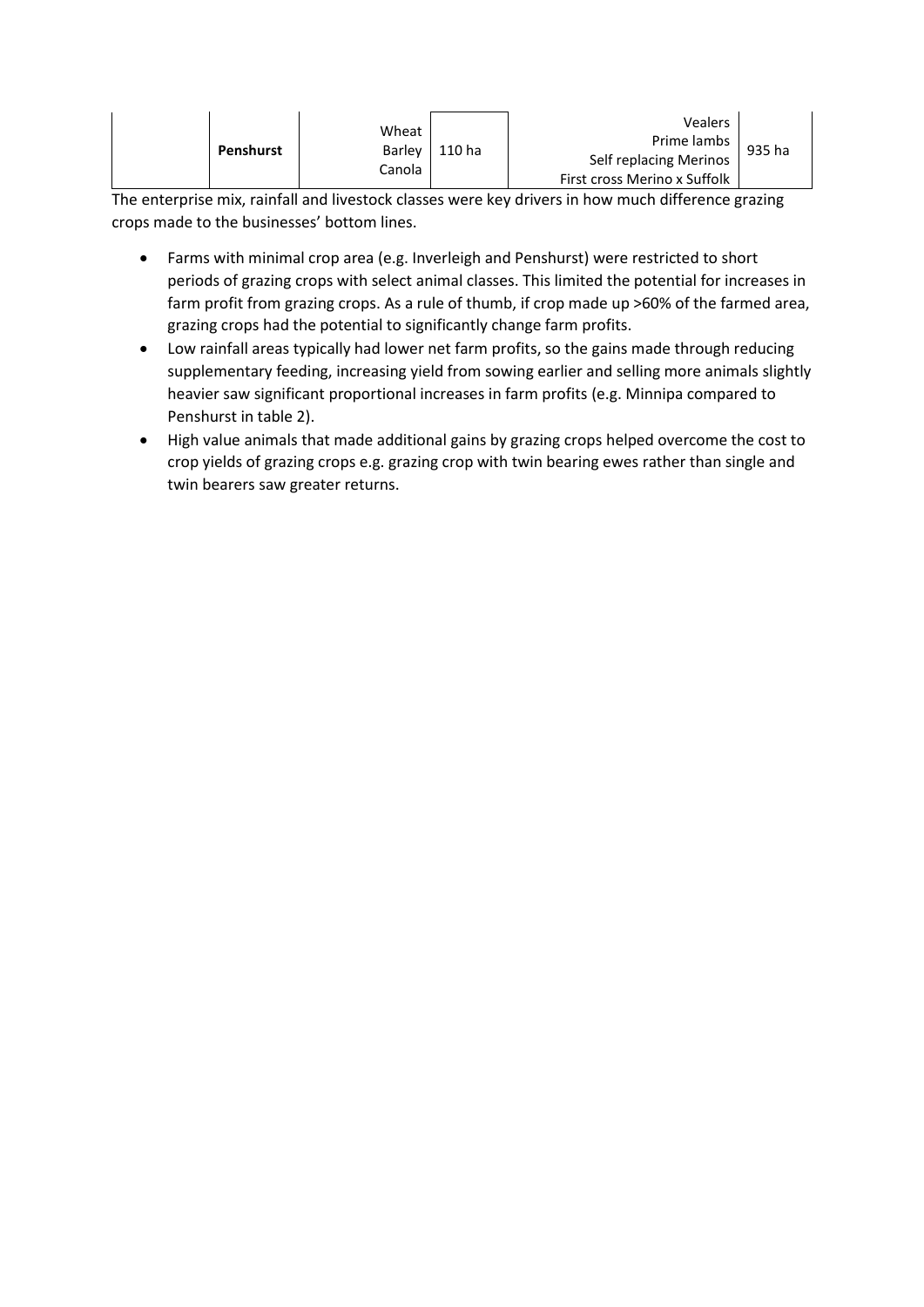Table 2. Changes to farm profit with different grazing scenarios. 'Median net farm profit' is where no crops were grazed and acts as the baseline for comparison.

|                      |                  | Average annual<br>rainfall (mm) | <b>Median net</b><br>farm profit<br>(S/ha) |                      | Change in median whole farm profit (%)                                    |                         |                                            |  |  |  |  |  |
|----------------------|------------------|---------------------------------|--------------------------------------------|----------------------|---------------------------------------------------------------------------|-------------------------|--------------------------------------------|--|--|--|--|--|
|                      |                  |                                 |                                            | <b>Normal sowing</b> | <b>Early sowing</b>                                                       |                         |                                            |  |  |  |  |  |
|                      |                  |                                 |                                            | 1. Crops grazed      | 3. S+TB ewes grazing crops<br>4. TB ewes grazing crops<br>2. Crops grazed |                         |                                            |  |  |  |  |  |
|                      | <b>Esperance</b> | 572                             | \$500                                      | $-16$                | 19#                                                                       | 5                       | 9                                          |  |  |  |  |  |
| Western<br>Australia | Katanning<br>419 |                                 | \$192                                      |                      | $54^{\circ}$                                                              | 51                      | 62                                         |  |  |  |  |  |
|                      | 418<br>Moora     |                                 | \$250                                      |                      | $2*$                                                                      | $-3$                    | 19                                         |  |  |  |  |  |
|                      |                  |                                 |                                            | 1. Crops grazed      | 2. Crops ungrazed                                                         | 3. Crops grazed by ewes | 4. Crops grazed by ewes<br>with more stock |  |  |  |  |  |
| South                | Kapunda          | 373                             | \$187                                      | 6                    | 5                                                                         | 3                       |                                            |  |  |  |  |  |
| Australia            | <b>Minnipa</b>   | 314                             | \$70                                       | $-15$                | 94                                                                        | 101                     | 97                                         |  |  |  |  |  |
| Victoria             | Inverleigh       | 558                             | \$358                                      | $\overline{2}$       | 5                                                                         | 7                       | 8                                          |  |  |  |  |  |
|                      | Penshurst        | \$474<br>726                    |                                            |                      | $\overline{2}$                                                            | $\overline{2}$          |                                            |  |  |  |  |  |

*#Ewes grazed barley* 

*§Ewes grazed barley and oats*

*\*Hoggets grazed all crops*

*- Insufficient grazing opportunity to increase stock number*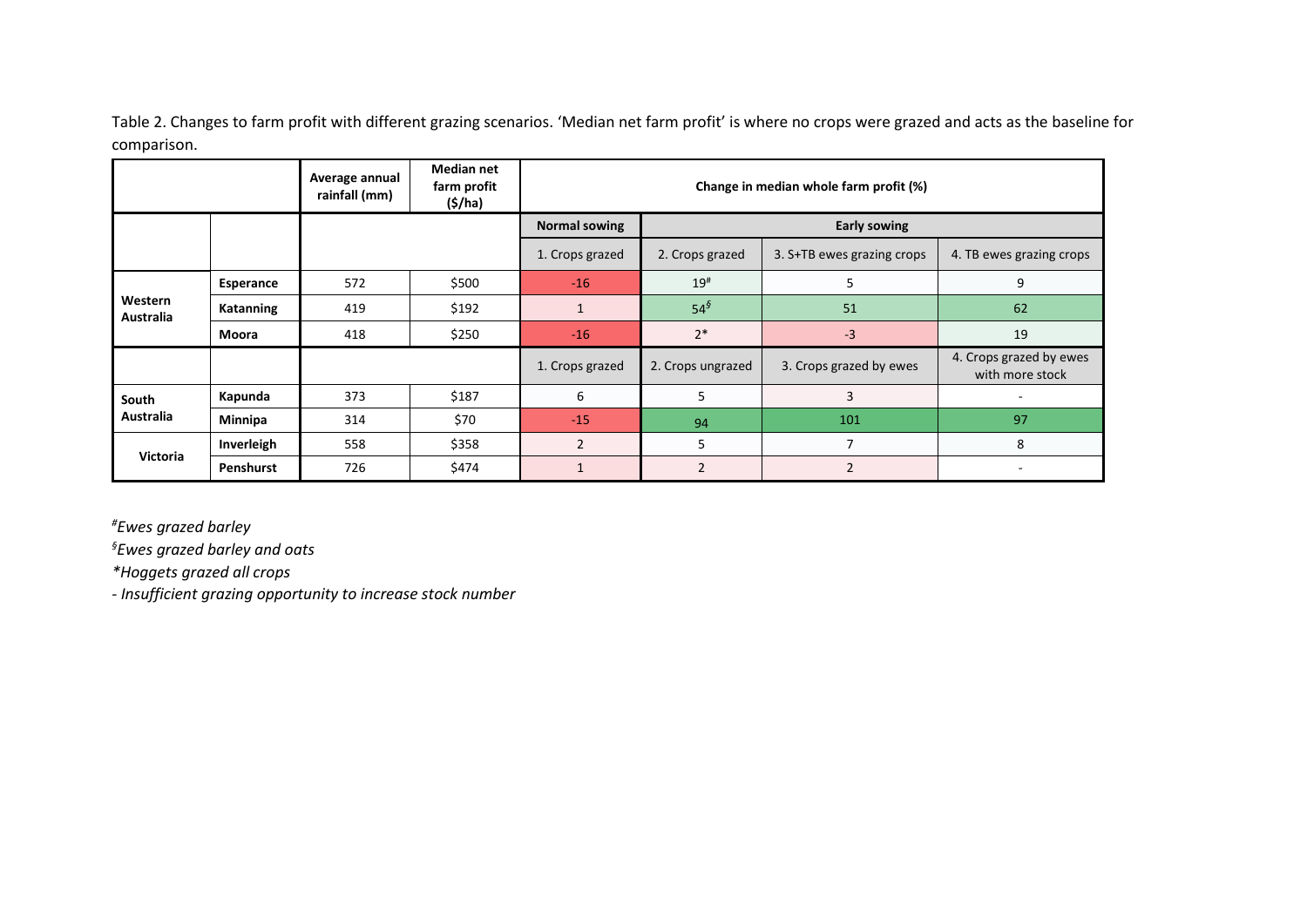#### Drivers of changes to farm profits

Grazing crops involves a trade-off between crop yield reductions from grazing and increased livestock performance. For farm profitability to be improved with grazing crops, either yield penalties have to be eliminated and/or the benefit to livestock maximised to recoup the cost. The premise for the modelling was to quantify how grazing crops impacts different areas of a whole farm system, and the risk involved. The following three sub-sections summarise the key factors at play in the modelled farms. Location specific reports are available on the Grain and Graze 3 website that give more detail on the *extent* of changes with grazing crops. Table 3 below only conveys the *reliability* of change rather than the magnitude.

Table 3. Reliability of change in production at modelled farm locations under the four different scenarios (see table 2 for scenarios). White gaps represent no change. NB: this table does not indicate the magnitude of change. See individual farm reports and the comments in following sections for details on the amount of change.



Increased >75% of the time Increased 50-75% of the time Decreased 50-75% of the time Decreased >75% of the time

|                             |            |   | <b>Livestock</b><br><b>Crop GM</b><br><b>GM</b> |   |   | Lambing %      |   |   | Lamb sale<br>weight |   |   |   | <b>Hogget Wool</b><br>cut |   |   |   | Supp.<br>feeding |              |   |   |   |   |   |   |
|-----------------------------|------------|---|-------------------------------------------------|---|---|----------------|---|---|---------------------|---|---|---|---------------------------|---|---|---|------------------|--------------|---|---|---|---|---|---|
|                             | Scenario:  | 1 | $\mathbf{2}$                                    | 3 | 4 | $\overline{2}$ | 3 | 4 | 1                   | 2 | 3 | 4 |                           | 2 | 3 | 4 | 1                | $\mathbf{2}$ | 3 | 4 | 1 | 2 | 3 | 4 |
|                             | Esperance  |   |                                                 |   |   |                |   |   |                     |   |   |   |                           |   |   |   |                  |              |   |   |   |   |   |   |
| Western<br><b>Australia</b> | Katanning  |   |                                                 |   |   |                |   |   |                     |   |   |   |                           |   |   |   |                  |              |   |   |   |   |   |   |
|                             | Moora      |   |                                                 |   |   |                |   |   |                     |   |   |   |                           |   |   |   |                  |              |   |   |   |   |   |   |
| South                       | Kapunda    |   |                                                 |   |   |                |   |   |                     |   |   |   |                           |   |   |   |                  |              |   |   |   |   |   |   |
| <b>Australia</b>            | Minnipa    |   |                                                 |   |   |                |   |   |                     |   |   |   |                           |   |   |   |                  |              |   |   |   |   |   |   |
|                             | Inverleigh |   |                                                 |   |   |                |   |   |                     |   |   |   |                           |   |   |   |                  |              |   |   |   |   |   |   |
| <b>Victoria</b>             | Penshurst  |   |                                                 |   |   |                |   |   |                     |   |   |   |                           |   |   |   |                  |              |   |   |   |   |   |   |

#### 1. Changes to crop yield

Grazing crops generally reduced yields. There were no strong trends of grazing lowering high yields more than poor yields, i.e. crops responding differently when grazed in good or bad years. Work in recent years has advocated for earlier sowing dates to lengthen the growing season and yield potential, whilst being mindful of the proximity of crop flowering and frost risk (Hunt et al. 2016).

- When crops were sown 'normally' and grazed, whole farm profit differed from the baseline by -15% to +6% across the seven location (table 2).
- When crops were sown earlier with longer season varieties, whole farm profits differed from the baseline by +2% to +101% (table 2).

Profit declines with grazing normally sown crops signified that yield penalties from grazing were greater than the benefit to livestock. Crop gross margin (GM) declines were consistent across all the sites when crops were sown normally and grazed, as seen in table 3 (scenario 1 under Crop GM).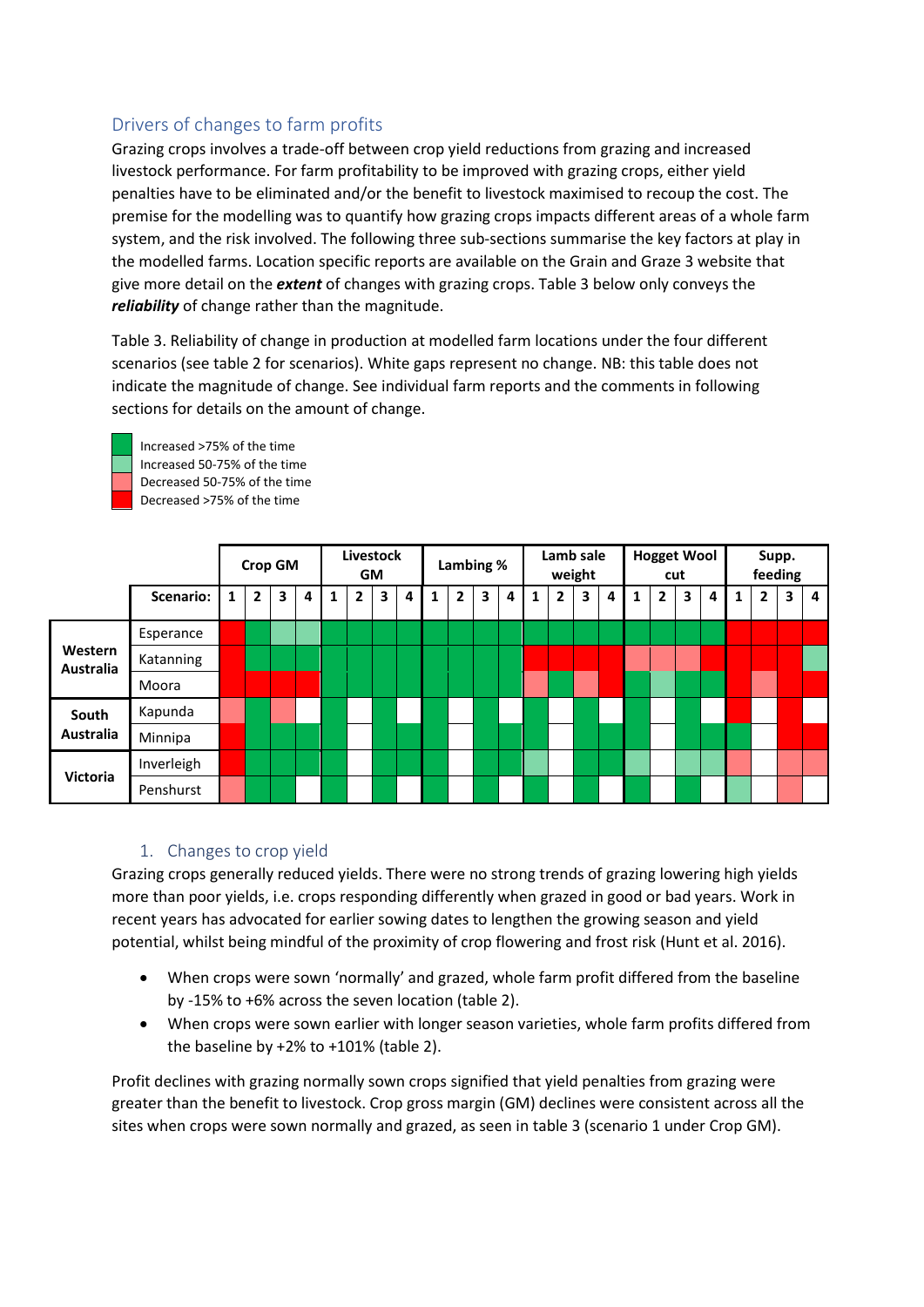Moora was the exception, with small (-\$16 to -\$77/ha) but consistent crop yield declines across all the scenarios. It is possible crops were sown too early at Moora, showing that early sowing is not a silver bullet approach to avoiding yield losses and still requires sound agronomy.

Minnipa did especially well with sowing crops earlier – with a 46% increase in crop gross margin from sowing earlier and not grazing. Even when early sown crops were grazed, crop gross margin increased from \$189 to \$255 (35%). Increase in crop income was a large part of the significant increases in farm profit at Minnipa seen in table 2, the other being wool production that will be discussed in the following section.

Notably, the locations in table 2 that recorded significant increases in farm profits were all >60% cropped land. More crop area also meant more stubbles for lambs to graze which was a key supplementary feed saving in many of the systems.

#### 2. Increasing animal production

Animal production increased across all the farm locations with the provision of high value feed in the form of crops. Farms with more cropped area to graze increased livestock production considerably more than farms that were livestock dominant. Both south-west Victorian farms were >75% pasture by area and only grazed cereals, limiting capacity to graze crops. This was seen in the small changes to livestock performance and ultimately farm profit (table 2).

a. Lambing percentage

Lambing percentage improved consistently across the farms (table 3), although the extent of change varied considerably. Proximity to grazing crops was an important factor, with strong links between extra ewe body condition at lambing and increased in lambing percentage. Lifetime wool (2011) records the relationship as being linear, with every increase of 1 condition score resulting in a 20% increase in lambing percentage. Generally, ewes came off crop one to two weeks before lambing and were 0.1 to 0.6 of a condition score higher (most common increase was 0.2CS). According to the Lifetime Wool rule, lambing should have increased around 2% to 12% which it roughly did. Sometimes the increase was more (e.g. Katanning: 16% increase in lambing from +0.6CS), and sometimes it was less (e.g. Penshurst: 1.1% increase in lambing from +0.1CS)

The WA farms were set up to maximise the return on grazing crops by value adding livestock – in this case changing the flock from a mix of single and twin bearing ewes (60% and 40% respectively), to 100% twin bearing ewes. As shown in table 2, these scenarios were the most profitable for the WA farms, with increases in lambing percentages of 42- 62%.

Shifting to twin bearing ewes increased the DSE carried on the property. While a lactating ewe with a single lamb has a DSE rating of 2.5, a lactating ewe with twins is 3.4. In addition to the increased energy requirements of the ewes to produce twins, total feed requirement of lambs also greatly increased with around a 50% increase in the number of lambs turned off compared to the baseline. This did meant that some livestock performance indicators declined (e.g. Katanning in table 3). Effectively, moving to twin bearing ewes achieved the same effect as the Victorian scenarios where the flock size was increased to adjust for the extra grazing area with crops, but without having to purchase more stock.

b. Sale weight

Lamb sale weight generally increased across the farms. Greatest gains were seen where lambs grazed stubble over summer, provided there were adequate stubbles available. As mentioned previously, the additional lambs born increased grazing pressure and meant weight gains were not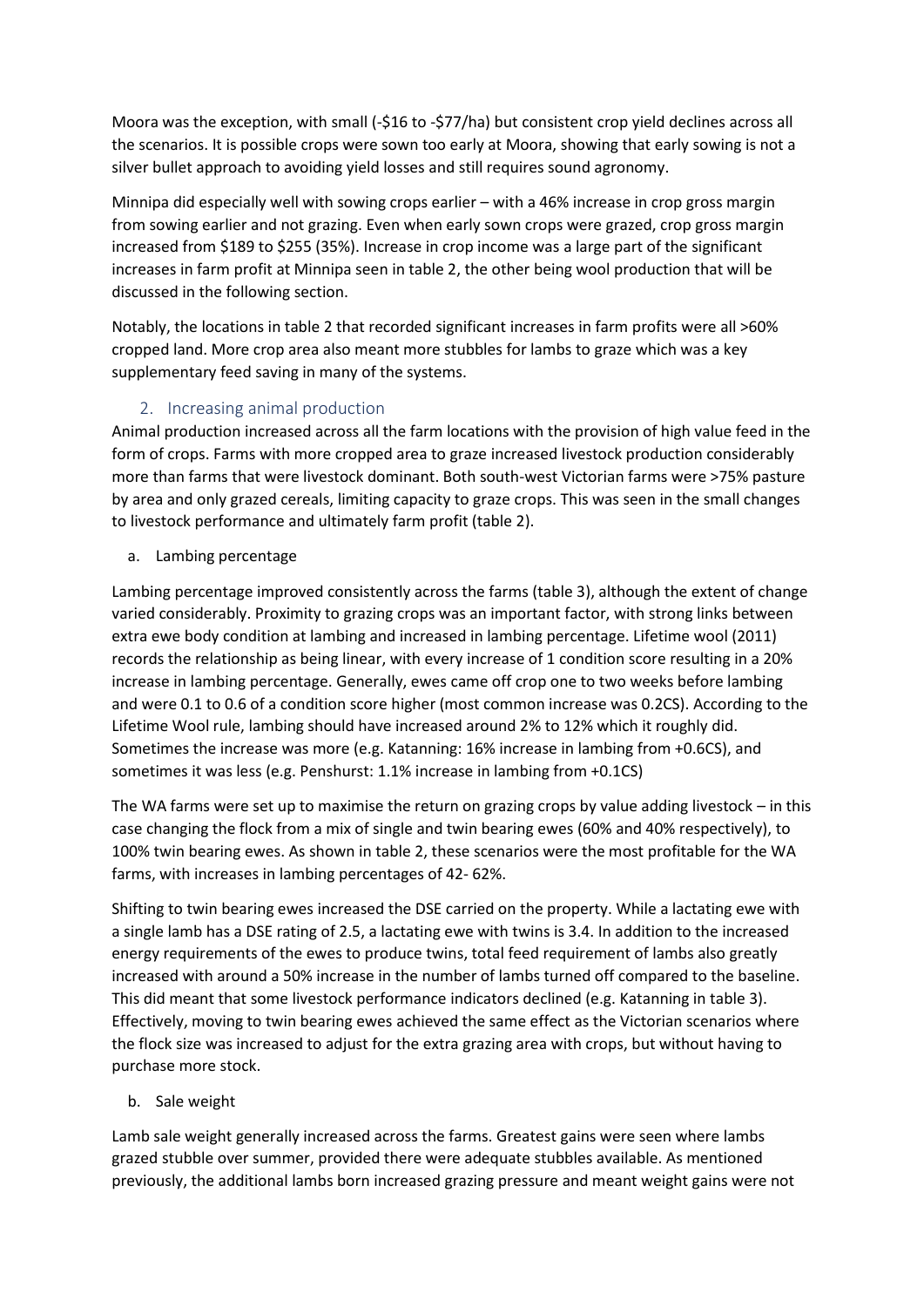always as high as might be expected. This was especially the case in WA where ewes were switched to twin bearers.

At Katanning, lamb sale weights were consistently lower when grazing crop than the baseline, (table 3). The difference though was generally only 100 g/hd or less. The exception was in scenario 4 (twin bearing ewes) where lambs were born slightly lighter and there was more feed demand; in that instance lambs sold around 550 g/hd lighter. The same was true for Moora. The difference with Moora was in scenario 2, hoggets grazed barley and oats while ewes remained on pasture, hence the increase in lamb sale weight in table 2.

Esperance was the only farm with cattle grazing crop, with weight gains ranging from 7.2 kg/hd (normal sowing, later grazing), to 9.7 kg/hd (early sowing, earlier grazing).

The prices used in the model are based historic CPI adjusted values from June 2003 to December 2016; if the very high livestock prices experienced in 2016/17 were used, then grazing crops would have appeared even more favourable.

c. Wool cut

Wool cut did not change drastically across most of the farms. Minnipa had the greatest change in wool cut, with increases across all the grazing scenarios. Hogget wool cut increased on average 301 g CFW/hd across the grazing scenarios (± 9 g CFW/hd), representing considerable increase in wool income of +\$4.17 per hogget. The consistent increase in wool cut, coupled with increased crop income as discussed previous, explains the doubling of Minnipa farm profit recorded in table 2.

#### 3. Reducing supplementary feed costs

Supplementary feeding was generally reduced, often substantially so, with grazing crops and stubbles. The extent of feed savings depended on the reliance on feeding out to begin with. For instance, at Penshurst where feed was relatively reliable year-round, grazing crops only reduced supplementary feeding across the sheep flocks by 1.04 t (normal sowing and later grazing) and 7.03 t (early sowing and earlier grazing). At the other end of the spectrum was Esperance which had very high supplementary feeding at the baseline, both to finish trade steers at a target weight as well as maintaining ewes and finish lambs over summer. Putting young stock on stubbles significantly reduced the sheep feed requirements, and the high value feed in the wheat grazed by steers reduced their finishing feed ration. In the best performing scenario, grazing crops at Esperance saved on average 202.8 t per year, equating to \$47,861 (scenario 3).

#### Concluding remarks

- More condition at lambing lead to higher lambing percentages
- Increased lambing percentage increases the number of twins. More and smaller lambs sometimes meant lower lamb performance and increased feed demand, but an overall increase in farm profitability.
- Shifting flocks to twin bearers was less risky than increasing flock size to capitalise on extra feed in season. Increasing flock size to capitalise extra feed came with the down-side risk of having to increase supplementary feeding to maintain animals in a bad year
- Sowing crops early saw significant increases in yields (even when shifting to feed varieties from milling) that diluted the impact of grazing yield penalties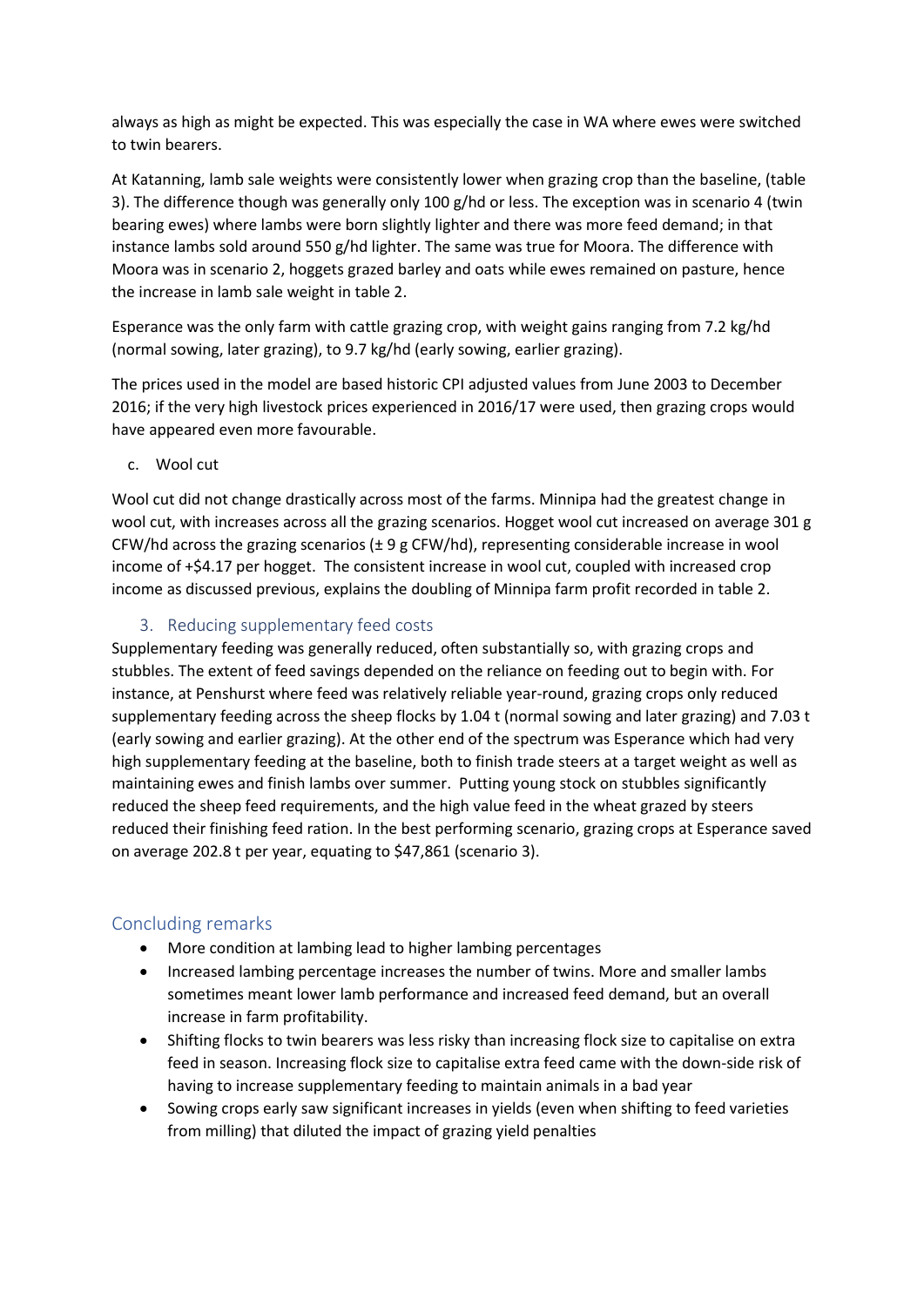• Where possible the model was altered to maximise outputs and capitalise on opportunities, but a real system would be more responsive to seasons and prices (e.g. holding on to stock or selling early depending on feed availability).

### References

Creelman, Z., Falkiner, S. & Nicholson, C. 2015. 'Investigating farmer practices and concerns around grazing crops in south-eastern Australia', GRDC project code SFS000028

Hunt J, Rheinheimer B, Swan T, Goward L, Wheeler R, Ware A, Davis L, Nairn J, Pearce A, Ludwig I, Noack S, Hooper P, Faulkner M, Braun J, Flohr L (2016), '[Early sowing in South Australia results from 2015 and a](https://grdc.com.au/Research-and-Development/GRDC-Update-Papers/2016/02/Early-sowing-in-South-Australia-results-from-2015-and-a-summary-of-two-years-of-trials)  [summary of two years of trials](https://grdc.com.au/Research-and-Development/GRDC-Update-Papers/2016/02/Early-sowing-in-South-Australia-results-from-2015-and-a-summary-of-two-years-of-trials)', GRDC Update Papers. Available at: [https://grdc.com.au/Research-and-](https://grdc.com.au/Research-and-Development/GRDC-Update-Papers)[Development/GRDC-Update-Papers](https://grdc.com.au/Research-and-Development/GRDC-Update-Papers)

Lifetime Wool, (2011) 'Ewes in better condition at joining conceive more lambs'. Available at: <http://www.lifetimewool.com.au/Ewe%20Management/conception.aspx>

McCown, R. L., Carberry, P. S., Dalgeish, N. P., Foale, M. A. & Hochman, Z. 2012. Farmers use intuition to reinvent analytic decision support for managing seasonal climatic variability. *Agricultural Systems,* 106, 33-45.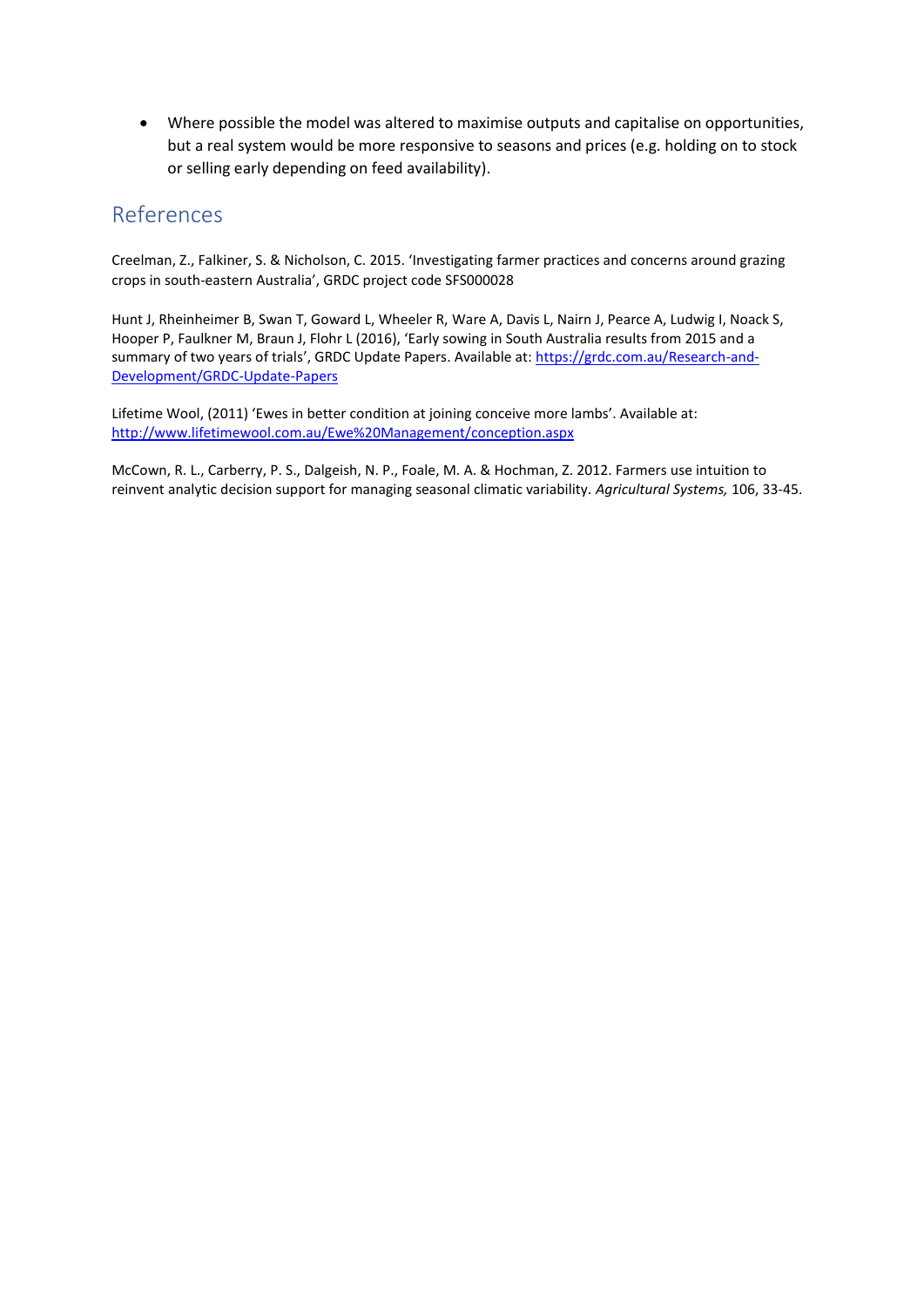## Appendix 1 – Model set up

APSIM and GrassGro models were run from 1963 to 2015 with the first 27 years excluded to eliminate the effect of initial conditions in the model. This meant leaving 25 years of simulated data was used to inform the farm system.

*A feed budget* monitored how long feed would last/how much will be available after grazing. This then fed back into APSIM to inform the defoliation rules (ie. how much crop biomass remains after grazing).

The models are driven by Data Drill SILO rainfall, and soil parameters based on representative APSoil characterisations.

*Key production indicators* are used to inform an excel farm model. Inputs were entered as percentiles (10, 50 and 90) to enable Monte Carlo simulation using the Excel plug-in, @risk. Simulations were run 5000 times and inputs had correlation values specified so they behaved more realistically in the excel model (see Appendix 2). Indicators used were:

*Crop*

- Historic prices
- Yields

#### *Livestock*

- Historic prices
- Number of stock
- Lambing percentage
- Sale weights
- Wool cut
- Maintenance feeding
- Finishing feeding

*Stocking rate* was based on feedback from local advisors and farmers. Where stock number was increased to match increases in grazing area across the year, stocking rate was calculated as follows.

If:

- 500 ha barley is grazed for 2 weeks, or 4% of the year, and
- 250 ha oats are grazed for 1 week, or 2% of the year

Spread out over the whole year, it gives an extra 24 ha for grazing, giving a cumulative 774 ha for the sheep. With a base stocking rate of 2250 ewes or 3 ewe/ha, the extra area from grazing oats and barley means an increase in stocking rate to 2322 ewes to maintain the same stocking rate of 3 ewes/ha.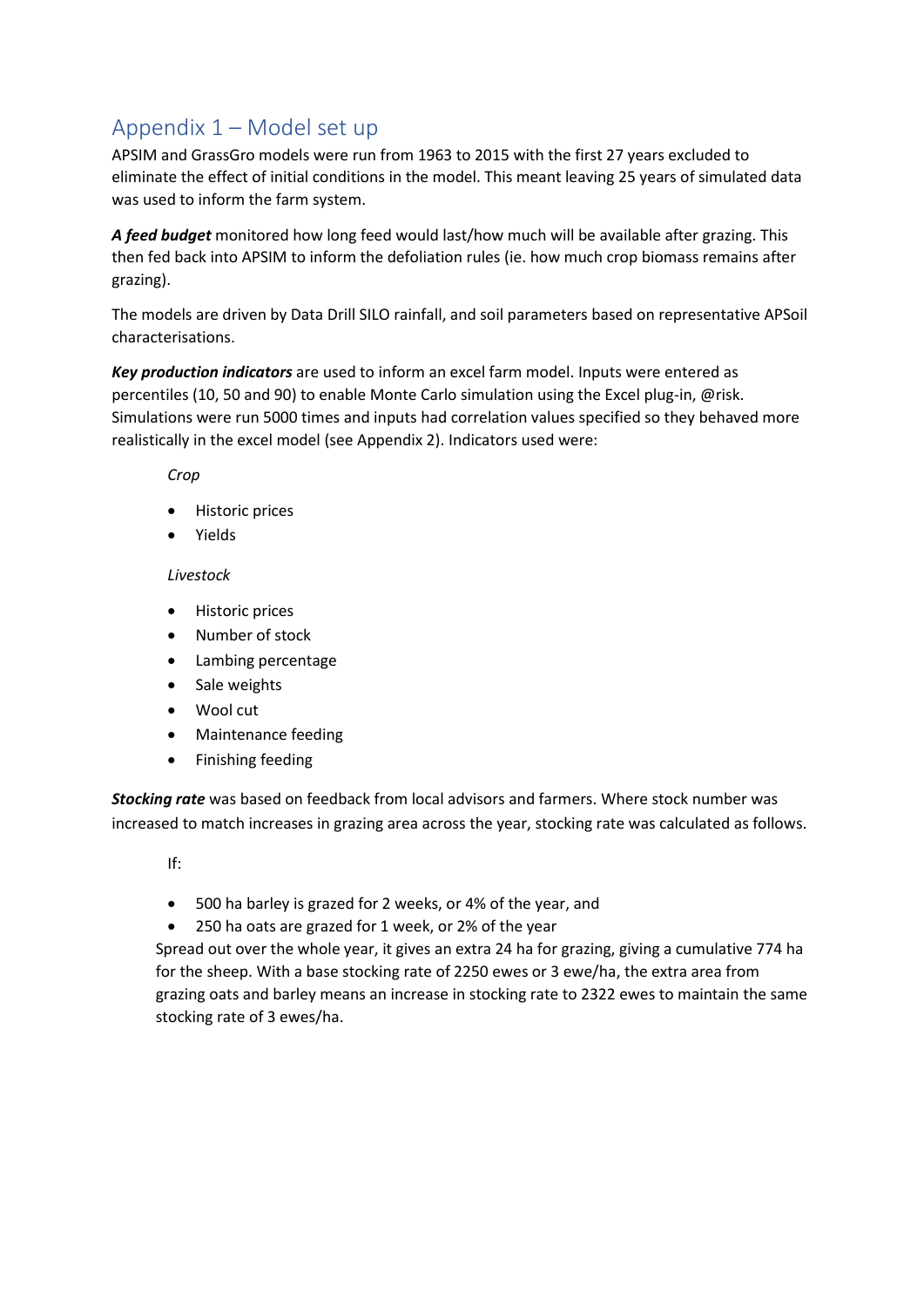## Appendix 2 - Correlations

Nothing happens in isolation in a system – everything is interconnected and dependent on other factors. Consequently, often when an output in one area is high, another will also be high, or conversely will be low. For instance, if it is a good spring, there is likely to be a lot of feed around, with heavier turn-off weights, less supplementary feeding and higher crop yields.

Modelling farm systems requires specifying values for important parameters (eg. Lambing percentages, sale weights, crop yields). Without specifying how these change in relation to one another, the model is free to combine them in ways that are inconsistent with the reality.

This inadvertently dilutes the risk portrayed by the model, because it won't show bad years as being bad across all areas of production, and good years as being good across all areas. Figure 1 illustrates the difference to crop income.

The blue curve shows income from a sheep operation WITHOUT correlations, the red curve shows it WITH correlations.

- Median income stayed the same (\$399,363)
- Both the lowest 10% and the highest 10% of values are moves out by more than \$9,000. That is, there is more chance of getting a value lower than the median and more chance of getting it higher than the median.



The Monte Carlo simulation program, @Risk, enables correlations to be specified for inputs to ensure the model moves in a realistic way. The following table of correlation coefficients provides a guide for dryland mix farming systems. Correlations are based on APSIM and GrassGro data sets that were run for 25 years.